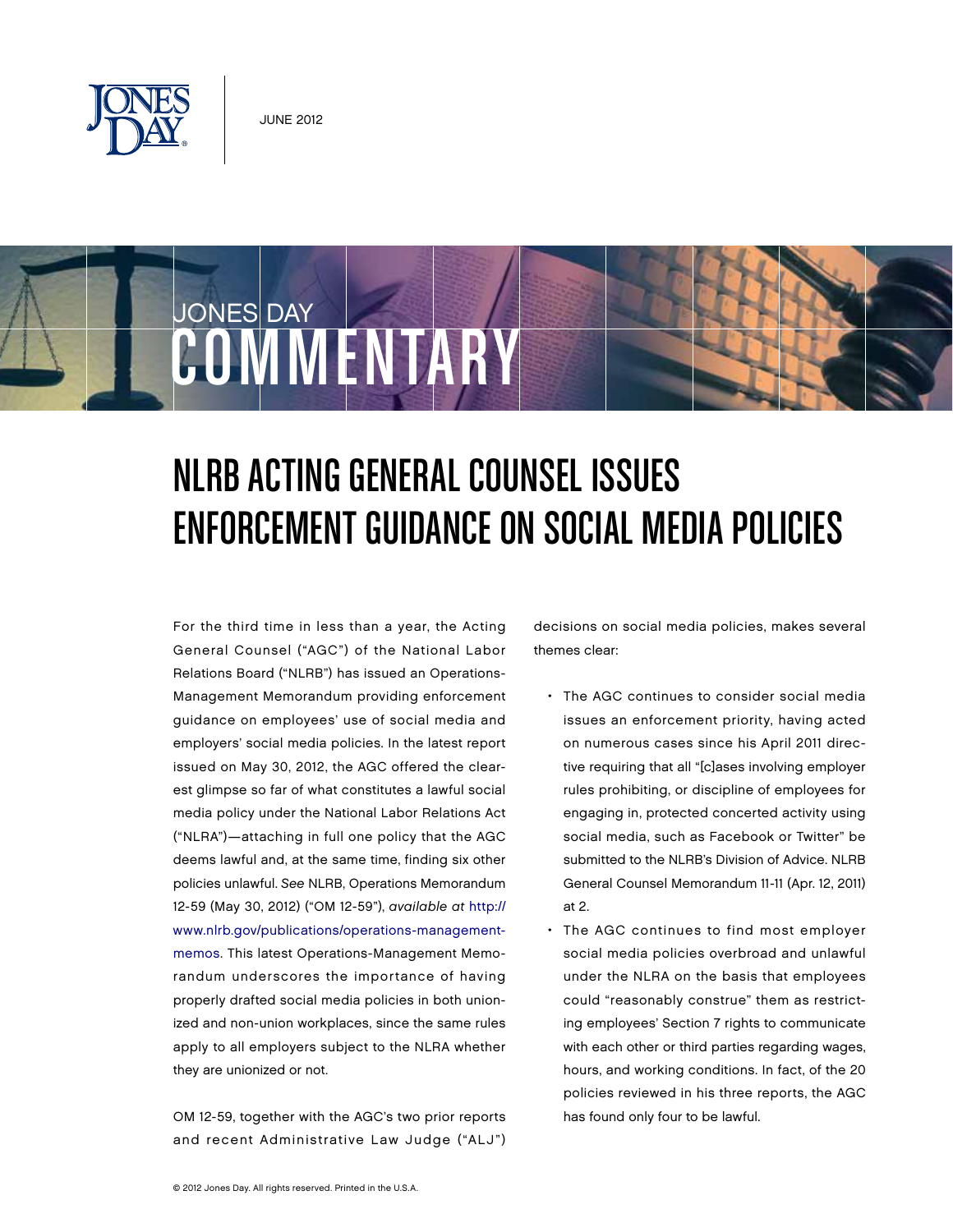- The AGC's numerous challenges to social media policies have met mixed success in litigation before ALJs of the NLRB, with one ALJ rejecting, just last week, some of the AGC's challenges to an employer's social media policy while finding other parts of the policy unlawful.
- Based upon the AGC's enforcement guidance, employers must carefully draft their social media policies to avoid broad language that employees could reasonably construe to prohibit protected activities, and employers must incorporate specific examples of prohibited conduct to make clear that the policies do not cover Section 7 activities. Including a disclaimer in the policy—simply stating that the policy does not apply to or prohibit Section 7 activities—is clearly not enough, in the AGC's view, to cure a defectively overbroad social media policy.

Although OM 12-59 does not constitute binding precedent, it provides useful guidance for employers that have implemented or are considering implementation of rules governing employee use of social media. To date, the NLRB has yet to provide any significant guidance on social media issues, as the handful of Board decisions that discuss social media have not established any guidelines on employee rights with respect to social media activity. However, the AGC has pursued several social media cases that have been or will be appealed to the Board, and employers can expect these cases to be decided in the near future.

#### OM 12-59

In an effort to "provide additional guidance" regarding social media issues, the AGC's latest Operations-Management Memorandum focuses exclusively on the lawfulness of social media policies. The AGC breaks no new ground on the basic legal standards, continuing to apply the Board's decision in Lutheran Heritage Village-Livonia, 343 N.L.R.B. 646 (2004). In Lutheran, the Board reaffirmed that a rule is unlawful if it "reasonably tends to chill employees in the exercise of their Section 7 rights." Id. at 646. To make that determination, the Board follows a two-step inquiry. First, a rule is unlawful if it explicitly restricts activities that Section 7 of the NLRA protects. Second, "[i]f the rule does not explicitly restrict activity

protected by Section 7," it is still unlawful if "(1) employees would reasonably construe the language to prohibit Section 7 activity; (2) the rule was promulgated in response to union activity; or (3) the rule has been applied to restrict the exercise of Section 7 rights." Id. at 647. In conducting this analysis, the Board "must refrain from reading particular phrases in isolation, and it must not presume improper interference with employee rights." Id. at 646.

In his two prior Operations-Management Memoranda, the AGC reviewed 13 social media policies, finding 10 of those policies unlawfully overbroad. In OM 12-59, the AGC reviewed seven more policies and found six of them unlawful in part. In the AGC's view, employees could reasonably construe the following provisions, among others, to prohibit Section 7 activities:

- Restrictions on releasing "confidential information" about coworkers and "company information," as well as restrictions on sharing confidential information with coworkers. OM 12-59, at 3-5.
- Instructions to ensure that posts are "completely accurate and not misleading and that they do not reveal non-public company information on any public site." Id. at 6-7.
- Prohibitions on posting photos, music, videos, quotes, and personal information without the owner's permission, and using the company's logo, in the absence of any explanation of the scope of those restrictions. Id. at 7.
- Instructions that "offensive, demeaning, abusive or inappropriate remarks are as out of place online as they are offline," without examples eliminating ambiguity. Id. at 8-9.
- Prohibitions against posting personal information about other employees and contingent workers, commenting on "legal matters," picking fights, engaging in controversial discussions, and airing complaints online. Id. at 9-12.

In addition, OM 12-59 makes clear that the AGC does not consider general disclaimers in social media policies—stating, for example, that they "will not be construed or applied in a manner that improperly interferes with employees' rights under the [NLRA]," id. at 12—to be effective in curing the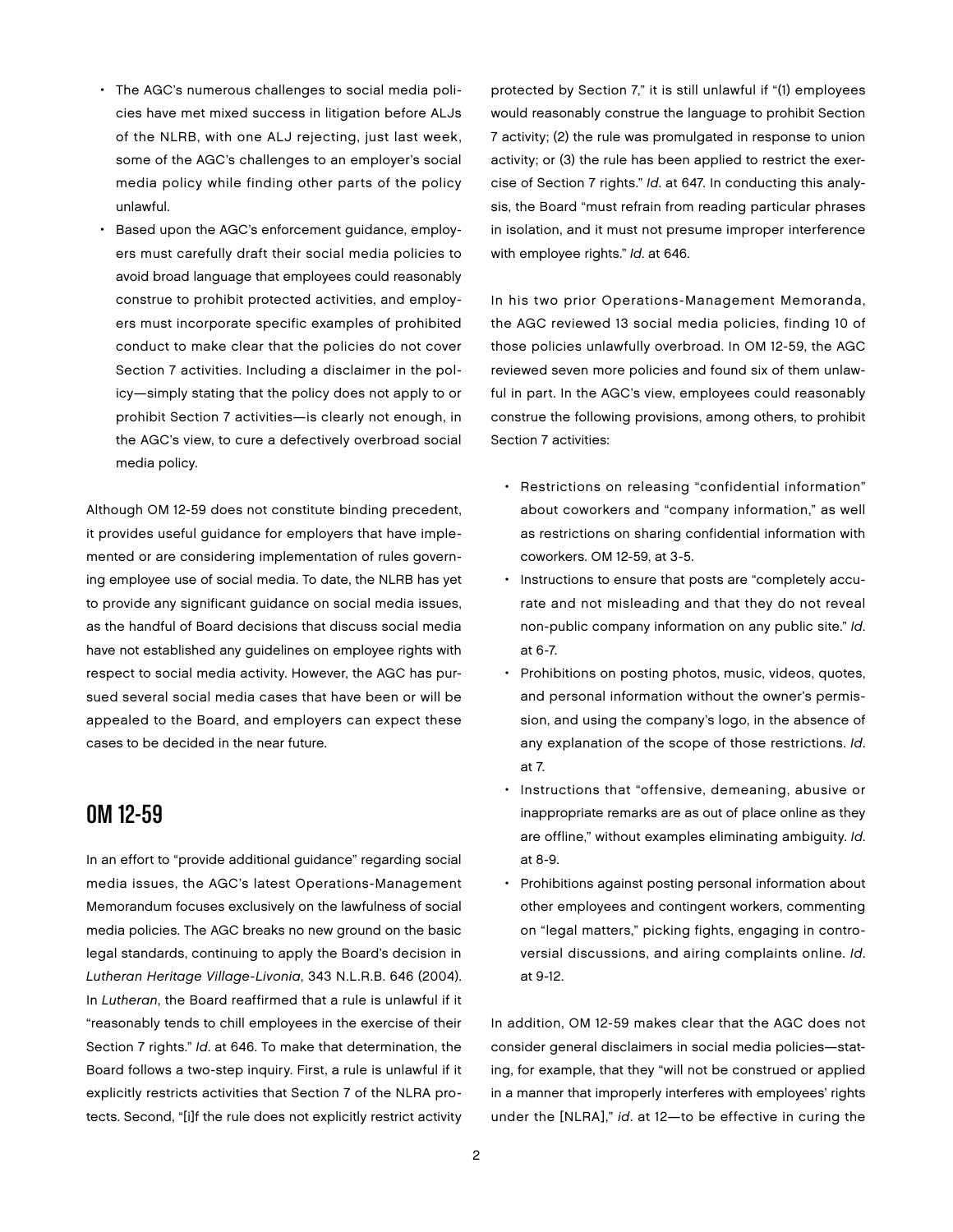defects in overbroad policies. In the AGC's views, employees "would not understand from this disclaimer that protected activities are in fact permitted." Id.

While finding the above-listed provisions unlawful in context, the AGC found that similar restrictions in another policy were lawful, citing the employer's use of examples to provide context for the prohibited communications. To underscore the point, the AGC published this lawful policy, in its entirety, and highlighted the importance of "provid[ing] sufficient examples of prohibited conduct so that, in context, employees would not reasonably read the rules to prohibit Section 7 activity." Id. at 20. On that basis, the AGC found the following provisions in this particular policy to be lawful:

- Prohibition against "inappropriate postings that may include discriminatory remarks, harassment and threats of violence or similar inappropriate or unlawful conduct." Id.
- Requirement that employees be "'fair and courteous' in the posting of comments, complaints, photographs or videos" where the policy lists, as examples, posts that could be "viewed as malicious, obscene, threatening or intimidating," that could amount to "harassment or bullying," or that could create a hostile or discriminatory work environment. Id.
- Requirement that employees maintain the confidentiality of the employer's trade secrets and confidential information, where the employer provided examples of prohibited disclosures that did not include protected communications. Id.

## The Early ALJ Decisions, With More to Come

While the AGC has considered most social media policies to be unlawful, the views of the AGC have met with mixed success in litigation before NLRB ALJs. Just last week—on the same day that the AGC issued his third social media report—an ALJ issued a decision rejecting some, but not all, of the AGC's challenges to one of the policies discussed in the report. See General Motors, LLC, Case No. 07-CA-53570 (N.L.R.B. Div. of Judges, May 30, 2012) (Sandron, ALJ). Other

ALJs in 2012 have rejected some of the AGC's positions on the lawfulness of social media policies. See Triple Play Sports Bar & Grille, Case Nos. 34-CA-12915 & 12926 (N.L.R.B. Div. of Judges, Jan. 3, 2012) (Esposito, ALJ) (rejecting argument that social media policy prohibiting "inappropriate" communications was unlawful); G4S Secure Soluctions (USA) Inc., Case No. 28-CA-23380 (N.L.R.B. Div. of Judges, Mar. 29, 2012) (Laws, ALJ) (finding parts of social media policy unlawful but upholding restriction on posting photos of uniformed employees based on employer privacy concerns).

In General Motors, ALJ Ira Sandron applied Lutheran in concluding that a number of prohibitions in the employer's social media policy did not violate the NLRA. In particular, the ALJ held that restrictions on the use of the employer's logo were lawful, finding that the employer had articulated a legitimate business reason for limiting use of its logo online, namely to prevent confusion about official communications, and had not adopted the rule to ban its use during protected union activities. The ALJ also upheld a provision stating that "offensive, demeaning, abusive or inappropriate remarks are as out of place online as they are offline," finding that these "descriptive adjectives" rendered the restriction permissible. General Motors, LLC, Case No. 07-CA-53570, at 7-8.

On the other hand, the ALJ agreed with the AGC that employees could "reasonably construe" certain other provisions as restricting their Section 7 rights, including provisions prohibiting disclosure of "nonpublic company information" and "personal information" about coworkers relating to "performance, compensation, or status in the company"; requiring posts to be "completely accurate" and "not misleading"; requiring employees to ask permission before posting information if they were "in doubt"; and prohibiting employees from posting photos, music, videos, quotes, or personal information without the owner's permission. Id. at 5-6. The ALJ found that these provisions could be construed to restrict communications about wages, require permission to engage in protected activities, and restrict protected activities like handbilling. Id.

While the policy contained a disclaimer stating that the employer would administer the policy in compliance with Section 7, the ALJ agreed with the AGC that this savings